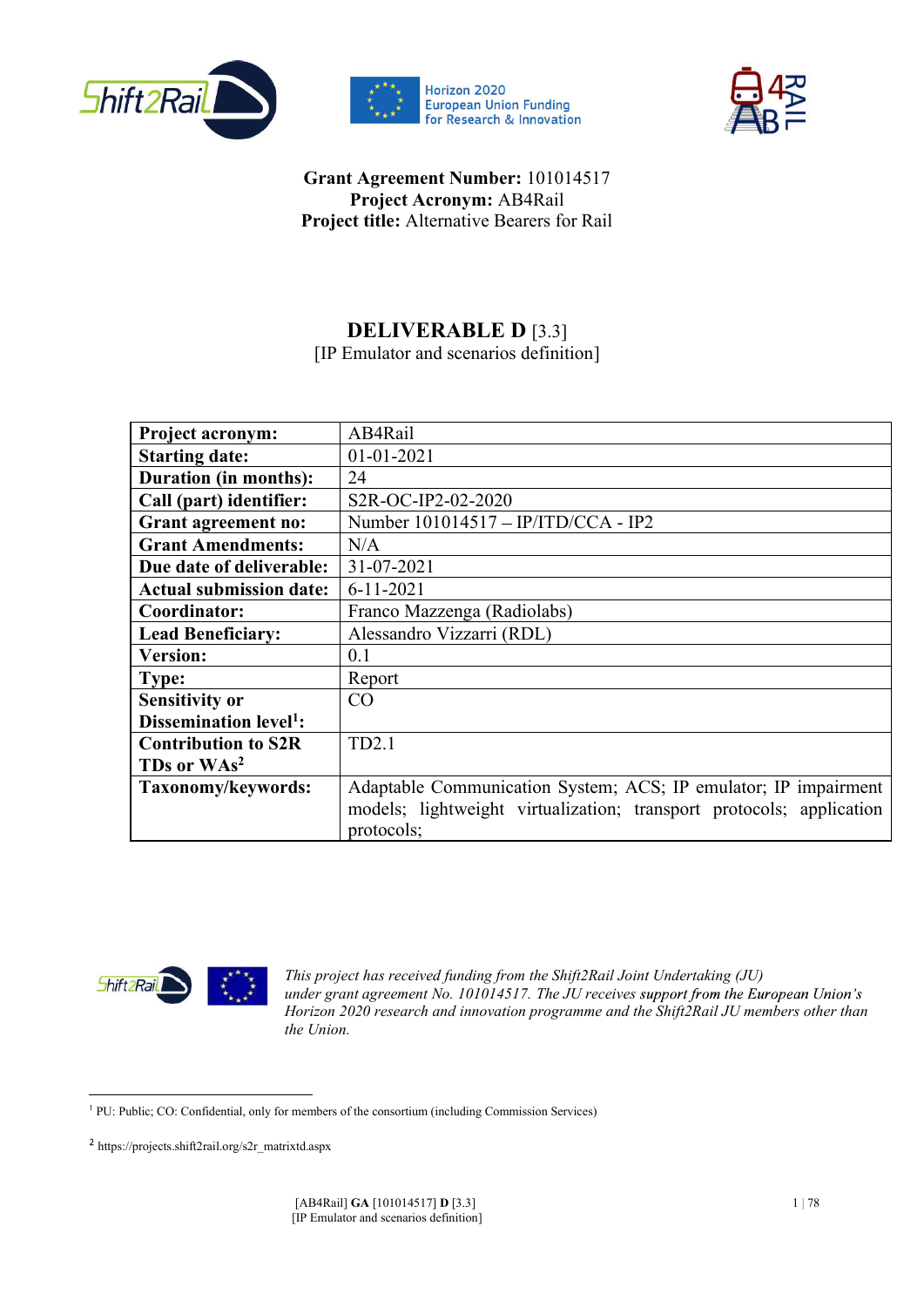



#### Authors Table

| <b>Name</b>         | <b>Affiliation</b>                       | <b>Contribution</b>     |
|---------------------|------------------------------------------|-------------------------|
| Alessandro Vizzarri | Radiolabs (RDL)                          | Main contributor        |
| Francesco Vatalaro  | University of Rome Tor Vergata           | Main contributor        |
| Romeo Giuliano      | Università degli Studi Guglielmo Marconi | Support to contributors |
|                     | (USGM)                                   |                         |
| Franco Mazzenga     | Radiolabs (RDL)                          | Support to contributors |

The document history table provides a summary of all the changes in reverse chronological order (latest version first).

#### Document history

| Date |      | <b>Name</b> | <b>Affiliation</b> | <b>Position/Project</b> | <b>Action/Short</b>        |
|------|------|-------------|--------------------|-------------------------|----------------------------|
|      |      |             |                    | Role                    | <b>Description</b>         |
| 31   | Jul. | Alessandro  | Radiolabs          | Technical               | Description of the         |
| 2021 |      | Vizzarri    | (RDL)              | Manager/WP leader       | emulator                   |
|      |      |             |                    |                         | implementation             |
| 6    | Nov. | Alessandro  | Radiolabs          | Technical               | The updated document       |
| 2021 |      | Vizzarri    | (RDL)              | Manager/WP leader       | includes all the revisions |
|      |      |             |                    |                         | provided by PO             |

**Disclaimer**<br>The information in this document is provided "as is", and no guarantee or warranty is given that *the information is fit for any particular purpose. The content of this document reflects only the the Shift2Rail Joint Undertaking is not responsible for any use that may be made of the information it contains. The users use the information at their sole risk and liability.*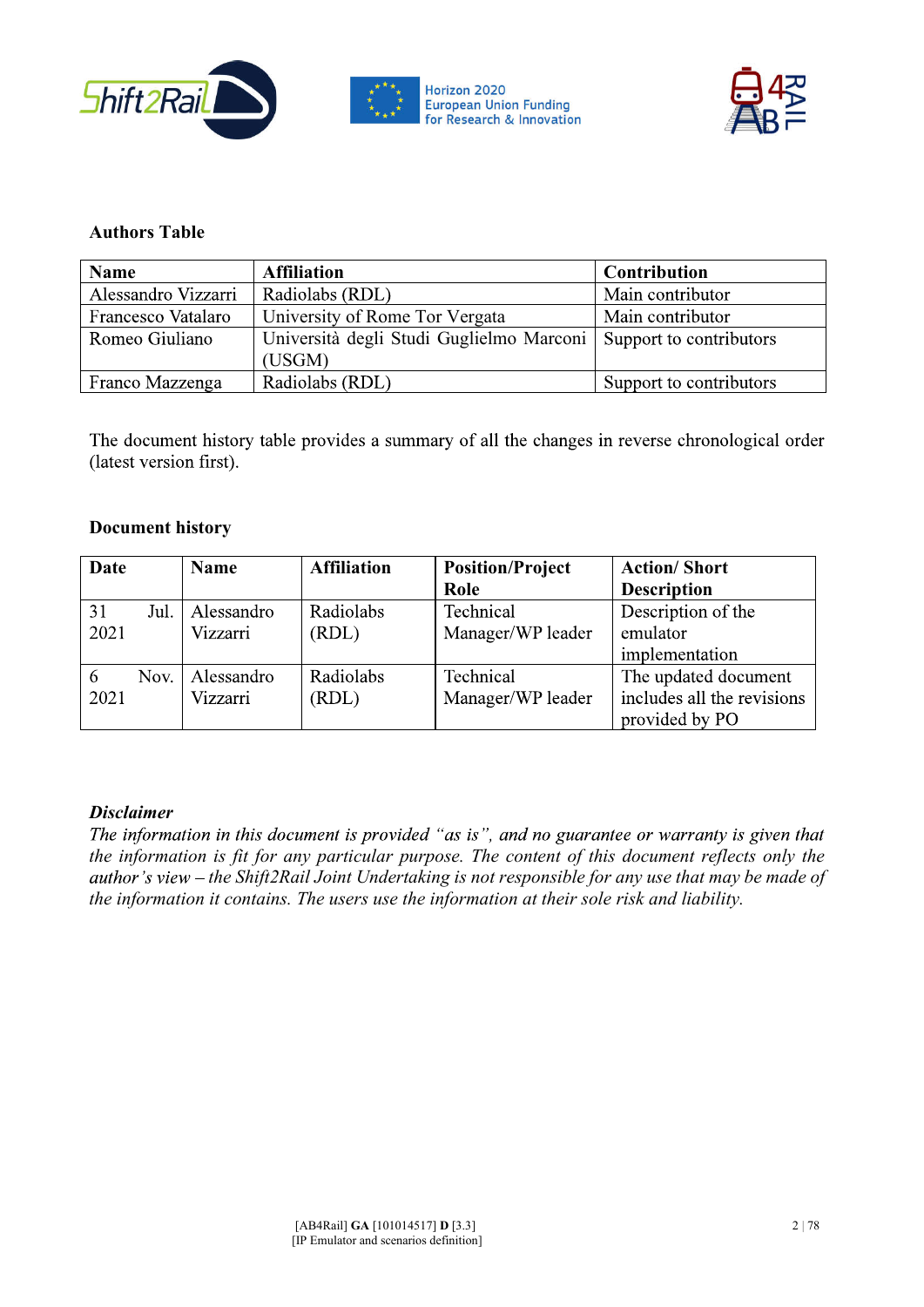





# **Table of Contents**

| 1                       |                                                                                             |  |
|-------------------------|---------------------------------------------------------------------------------------------|--|
| 1.1                     |                                                                                             |  |
| 1.2                     |                                                                                             |  |
| 1.3                     |                                                                                             |  |
| $\boldsymbol{2}$        |                                                                                             |  |
| 3                       | Important parameters of the IP link connecting the originating-receiving applications<br>18 |  |
| 3.1                     |                                                                                             |  |
| 3.2                     |                                                                                             |  |
| 3.3                     |                                                                                             |  |
| $\overline{\mathbf{4}}$ |                                                                                             |  |
| 4.1                     |                                                                                             |  |
| 4.2                     |                                                                                             |  |
| 4.3                     |                                                                                             |  |
| 4.4                     |                                                                                             |  |
| 4.4.1                   |                                                                                             |  |
|                         | 4.4.2                                                                                       |  |
|                         | 4.4.3                                                                                       |  |
| 4.5                     | Resource allocation and availability over the radio access interface 37                     |  |
| 4.6                     | Procedure for updating the available transmission capacity to train 37                      |  |
| 5                       |                                                                                             |  |
| 5.1                     |                                                                                             |  |
| 5.2                     |                                                                                             |  |
|                         | 5.2.1                                                                                       |  |
| 6                       |                                                                                             |  |
| 6.1                     |                                                                                             |  |
| 6.2                     |                                                                                             |  |
| 6.3                     |                                                                                             |  |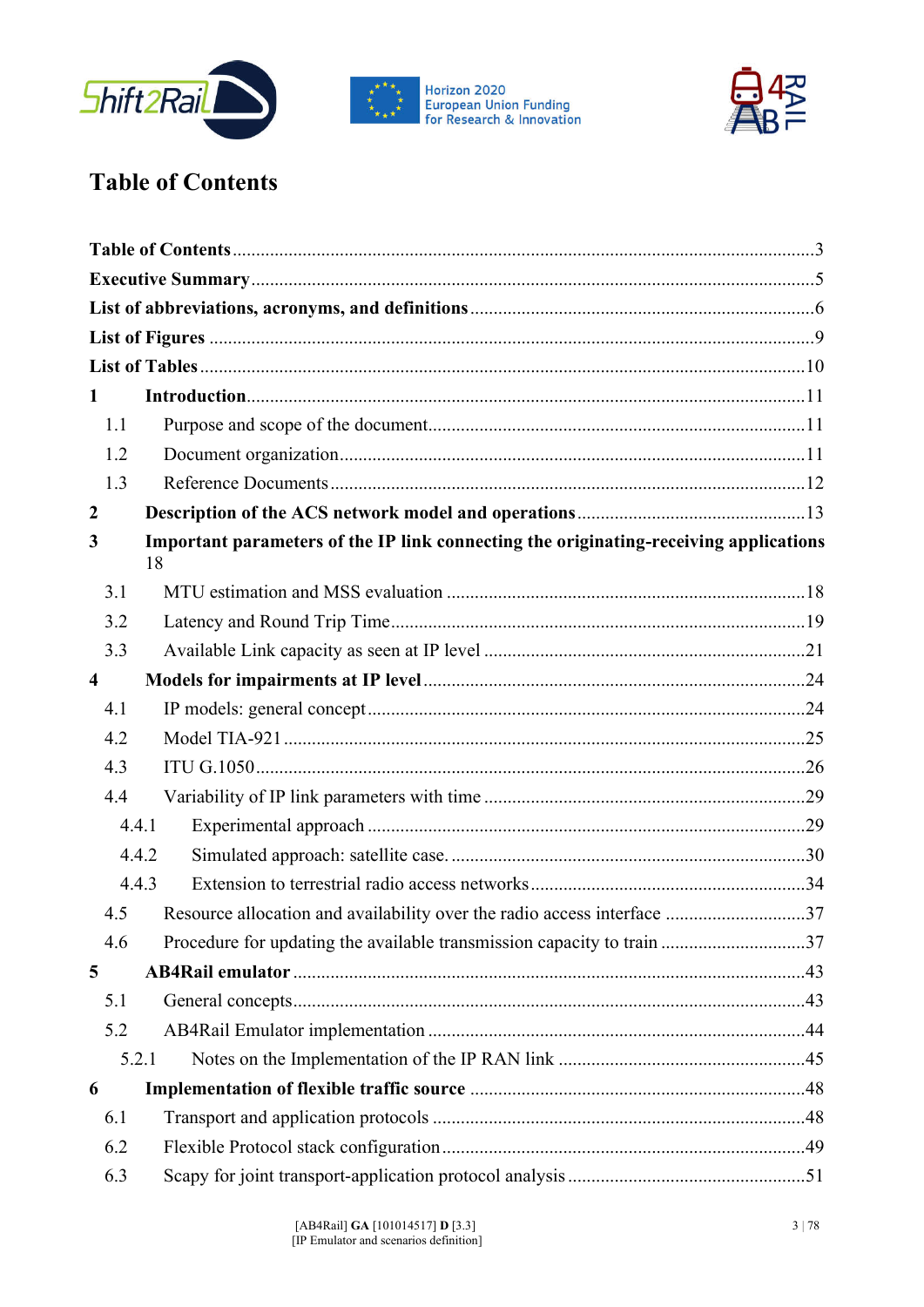







| 7   |                                                                                            |  |
|-----|--------------------------------------------------------------------------------------------|--|
| 7.1 |                                                                                            |  |
| 7.2 |                                                                                            |  |
| 7.3 |                                                                                            |  |
| 7.4 |                                                                                            |  |
| 7.5 |                                                                                            |  |
| 7.6 |                                                                                            |  |
| 7.7 | Commands for the setting IP impairments and TBF parameters in the virtual interfaces<br>64 |  |
| 7.8 |                                                                                            |  |
| 7.9 |                                                                                            |  |
| 8   |                                                                                            |  |
| 9   |                                                                                            |  |
| 10  |                                                                                            |  |